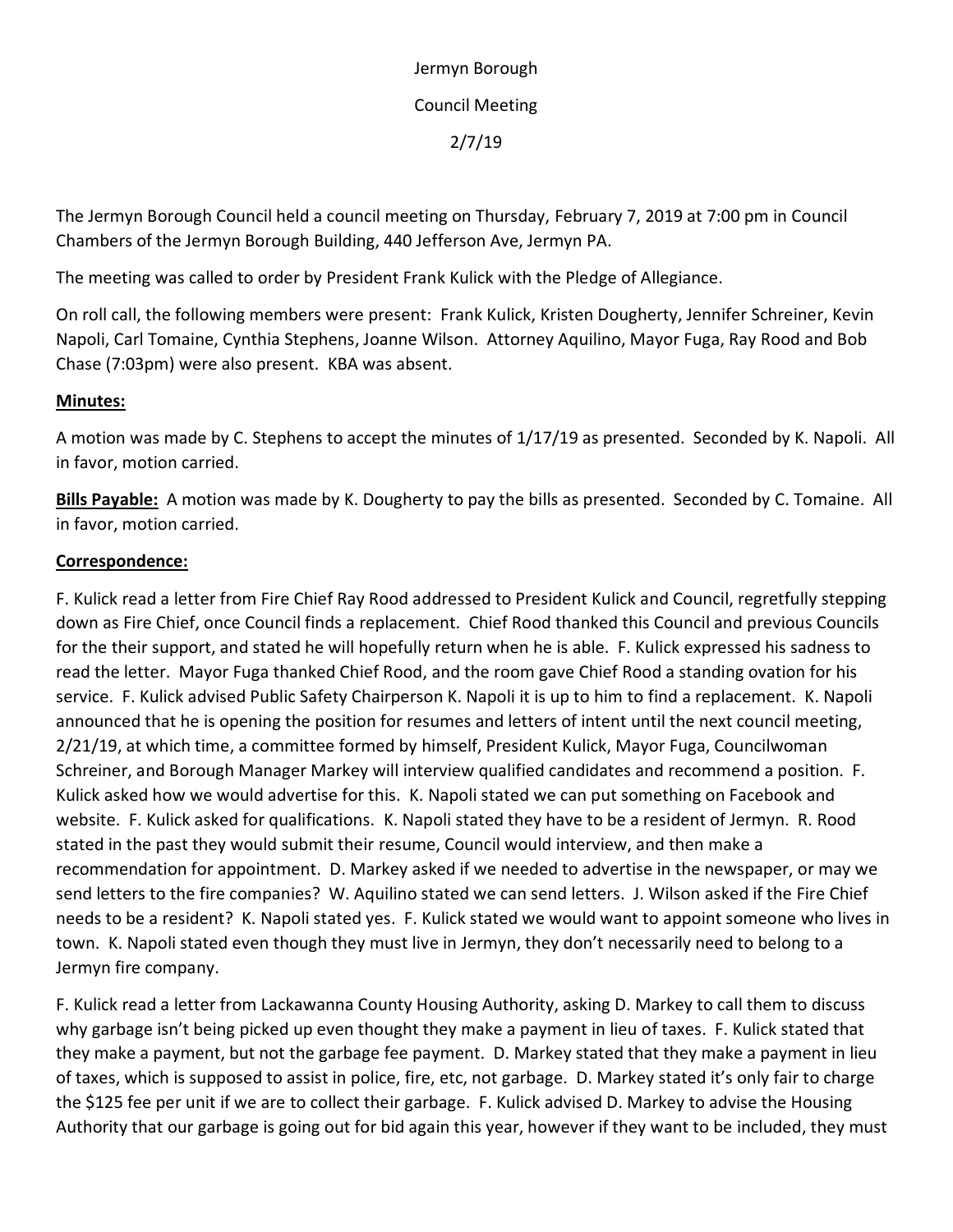pay the per unit fee. F. Kulick asked who picks up their garbage now? D. Markey stated County Waste, but it's not under the Jermyn Borough contract.

**Public Comment:** Kaitlyn English from Lackawanna County presented information on the Lackawanna County Job Fair, Winter Golf Clinic, Easter Egg Hunt, Trolley Baseball Excursion, Penn State Extension is holding Community Clovers 4H, Creative Arts 4H, 4H Sewing club. B. Chase asked if she knew about Lackawanna State Park holding Winterfest on Saturday, February 9, 2019. She was unaware. He explained the events being held.

Donna Stackel, on behalf of the Jermyn Events Committee, asking Jermyn Borough Council permission to apply for the Lackawanna County Arts grant for the Concert in the Park. She stated she would like to see the entrance much wider, it's not too good. J. Wilson explained the snow between the street and sidewalk needs to be widened. The bell outside is not operable, and she stood outside for ten minutes tonight until the police let her in. D. Markey explained the front door should be unlocked, but wasn't unlocked today. K. Napoli told T. Fuga to look into a wireless intercom system. A motion was made by F. Kulick to allow the Jermyn Events Committee to apply for the county grant for the concert in the park in the amount of \$500. Seconded by J. Wilson. All members in favor, motion carried.

R. Rood stated he had a sewer issue the other day, and when Roto Rooter came out, the problem was right before the lateral to the main line. He stated that sometime down the road, the main line will need to be addressed. T. Fuga explained there was no oversight when the sewer line was put in, and the pipes were piecemealed together, and the lines have bellies in them.

C. Tomaine would like to commend the DPW on the job done in the last two snowstorms, because the nature of the storm gave them no time to waste, and they really hustled. He said he took a ride around town and he was impressed. He would like to acknowledge the DPW. The council and audience applauded. T. Fuga stated they worked hard and worked together, and the nature of the storm starting with snow and turning to ice, they had to act quickly, and did the best we can with what we have.

L. DeMarco asked if anything can be done about people throwing their snow into the road? He stated it's more dangerous than not plowing the roads. T. Fuga stated we'll look at getting on those people more.

**Crosswalks**: D. Markey was asked to look into crosswalks at the United Methodist Church and by Battenberg's Funeral Home. He is currently completing a mid-block crosswalk survey, however he was advised by PENNDOT that if a crosswalk is put there, Jermyn Borough needs to advise we would be willing to make 20 feet before and after the crosswalk a no parking zone. He asked who he could get in touch with at the church to discuss. C. Stephens stated she will give contact info to D. Markey.

At the Maple St., Washington Ave intersection, this is not a mid-block crosswalk, and we can put a crosswalk there, however, both curbs need to be ADA compliant, so D. Markey is working on applying for a highway occupancy permit to cut a pedestrian curb there. C. Tomaine asked if it's possible to do a diagonal crosswalk into Battenberg's driveway? T. Fuga stated probably not, because PENNDOT doesn't want the crosswalks to flow into a driveway. K. Dougherty stated the placement of the police car wasn't the best at the funeral last night. D. Markey stated the police weren't there, they just parked a cruiser. J. Wilson asked about signs to be put in the road, can we find out the price and maybe get a donation? T. Fuga stated we need to put in the crosswalk first, then we can put pre-emptive warning lights out. He stated we need the crosswalk first, and then we'll put up the pre-emptive pedestrian warning lights.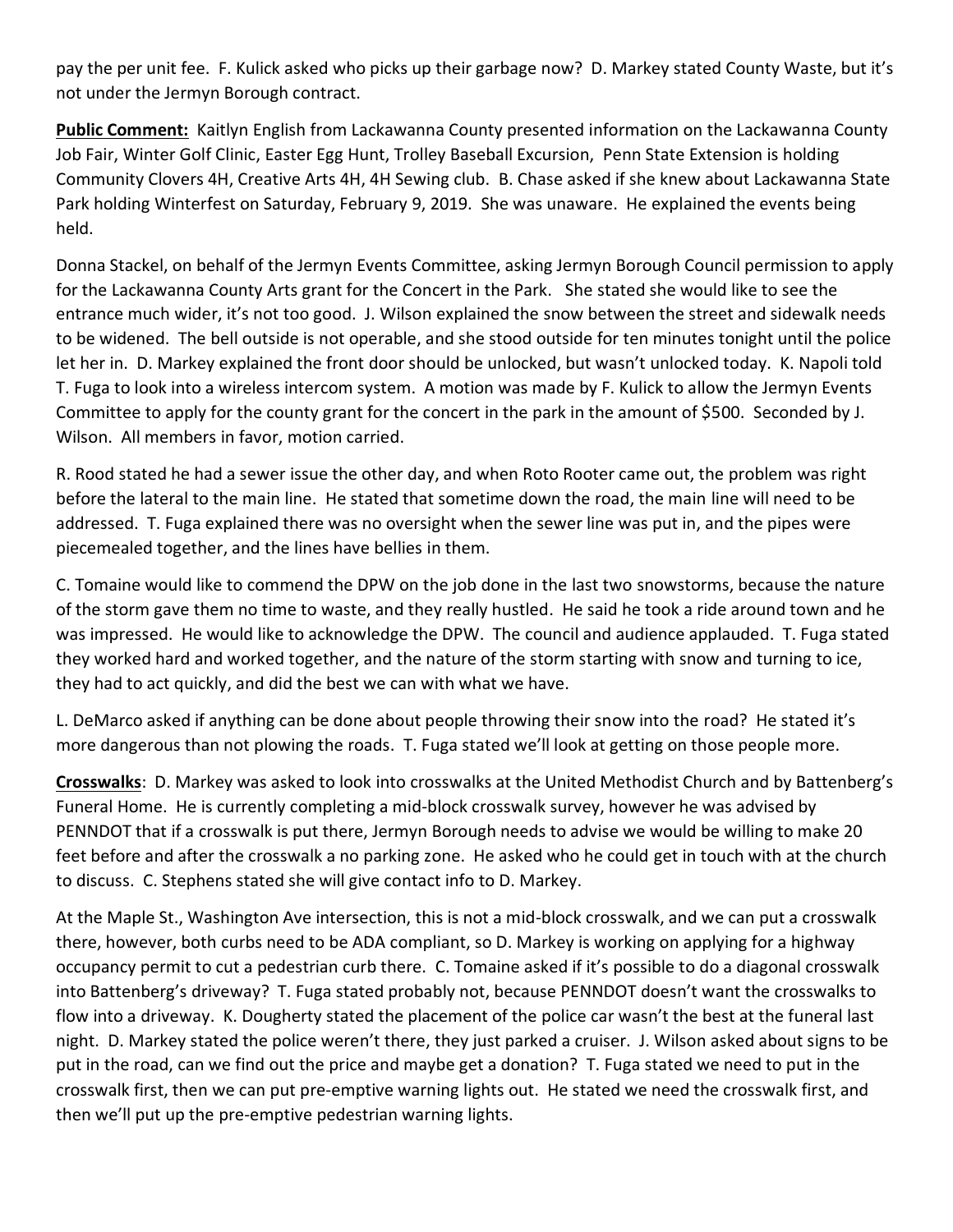F. Kulick mentioned he's pleased to see the No Turn on Red sign back at the intersection of Washington & Rushbrook. He stated many people pull out to try to turn on red. D. Markey stated Northeast Signal has to come back, because there are still some timing issues with the light, and possible sensor issues. They're going to come out and show us how everything works so we can detect issues in the future. D. Markey stated Northeast Signal bills the borough and the insurance company pays the borough. He is trying to get the payment from the insurance company prior to paying Northeast Signal, since the invoice is around \$31K.

**Daycare Meeting:** B. Chase reported he and K. Napoli met with the owner of the daycare. She expressed an interest in working with the borough in making sure the daycare is the safest it could be. She purchased the cones, and is looking for someone to install. There is painting on the ingress & egress spots, but that cannot be done now due to the weather. She wanted to widen the ingress & egress so the bus can get in & out, and contact Lakeland S.D. so she could change the bus stop from the corner to right in front of the daycare. If she obtains permission, she will ask the borough if the space can be made a loading & unloading zone only. It would be no parking during school hours, or Monday through Friday from 7am to 5pm.

**Revenue Anticipation Note:** F. Kulick reported we received 3 separate proposals, and FNB bank was the best out of the three that are here. Honesdale National bank proposed 3.30% fixed for 1 year, or 2.75% fixed for 1 year with the opening of an account with at least a \$50K balance. Dime Bank offered 3.04% fixed for 1 year, and FNB offered 2.60% fixed for 1 year, based on our existing relationship. F. Kulick asked if this is something we need to act on immediately? D. Markey stated we don't want to get ourselves into a situation where money is due and we don't have the funds to pay. Kathy DeLeo from FNB was in attendance, and stated they can setup for approval, so that when we're ready to execute, everything will be set. A motion was made by K. Dougherty to move forward with FNB for the Revenue Anticipation Note for \$280,000, seconded by J. Wilson. All members in favor, motion carried.

**Polling Place:** D. Markey stated he will prepare letters and send to the fire companies. K. Napoli explained that with the new gym floor, the borough is looking into the possibility of moving the elections to one of the fire companies. D. Markey added there is a \$75 per election stipend, and each fire company may be able to hold a food sale to supplement the income as well.

**Rushbrook Creek Grant:** F. Kulick asked if we had any further word on the renewal of the county's \$385 DCED grant. D. Markey stated that he hadn't heard back from Ralph Pappas yet. D. Markey explained that the grant had been extended by one year increments every year for the past five years, and there might not be room for any further extensions. K. Dougherty asked did Senator Blake advise us that this money wasn't going anywhere? F. Kulick said not exactly, but he stated Jermyn borough wouldn't be responsible for extra monies; that he would find funding for us. D. Markey stated that when Senator Blake was present, Lackawanna County was here also, and they put in an extension request back then.

**Girl Scout Corners:** K. Napoli reported he met with the leader of the Girl Scouts, and as soon as they have a plan for exactly what they want to do, they will confer with the Shade Tree Commission as to how they can help.

**Parking Lot Paving:** D. Markey stated that KBA advised they'll be ready to go out to bid in February. Funds have to be drawn and requested by June 30, 2019. KBA had specs include items that might not be needed, as we have a good sub base out there, and can possibly use some of our millings. Council can also vote to put out an alternate bid to get an idea of how much can be paved for \$50K.

**William Walker:** F. Kulick advised that the finance committee met to find funds for the additional \$3000 requested. We can transfer \$1500 from the accounting budget, as we have awarded a smaller bid, and also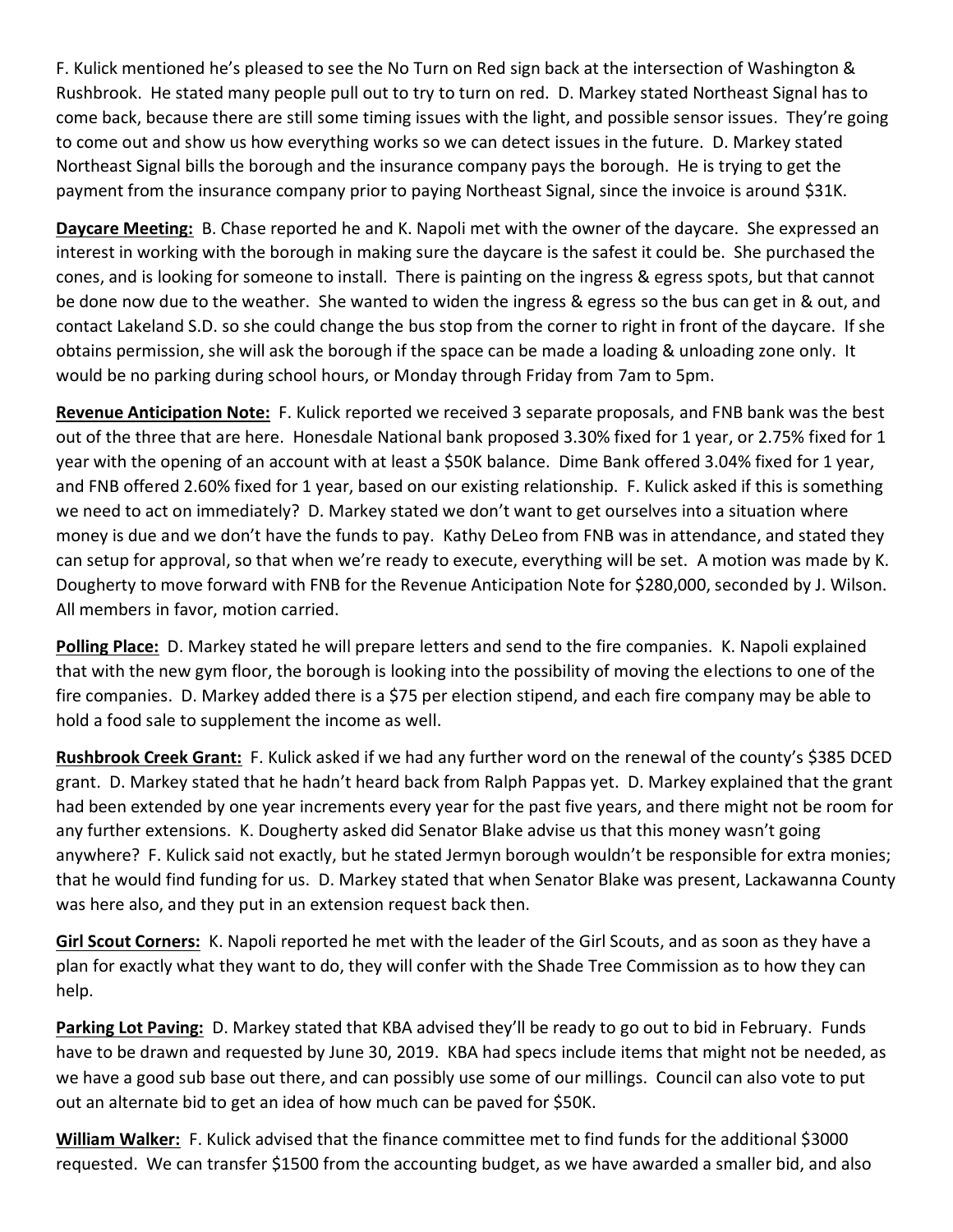\$1500 from Rapid Cast, as we budgeted for \$2000, and the bill came in for \$498 for 2019. K. Dougherty asked how Rapid Cast bills? Is it by the message? D. Markey reported it's by the household. They advise us to budget \$2000, but we only had 249 households signed up when we received the 2019 bill. F. Kulick made a motion to transfer \$1500 from Rapid Cast and \$1500 from Accounting to William Walker Contribution budget, and advise William Walker that we will make a monetary contribution of \$4000 total in 2019. Seconded by J. Wilson. K. Napoli abstained due to possible financial conflict of interest. All other members in favor, motion carried.

## **Chief Arthur Contract:** Tabled.

**DPW Garage:** D. Markey reported that after the government shutdown was over, the USDA gave us paperwork to sign. There was also paperwork given to the solicitor, and a feasibility survey to give to KBA, who is nearing completion. D. Markey stated the USDA advised that the construction funds are done through a local bank, who is paid by USDA, who secures our loan. R. Rood asked if we know what the monthly cost to the borough is going to be? D. Markey stated we're not exactly sure, due to not deciding on the length of the loan yet, but the interest costs are already in the underwriting. It could be \$550-\$1000/month. J. Wilson asked the building is going to be \$200K? D. Markey advised that is what KBA estimate is, and USDA states it's better to overestimate than underestimate. The USDA had applicants underestimate before, and it's very hard to deal with.

**MS4:** D. Markey reported there is a lot going on with MS4 right now, and it's in our best interest to make sure we're all on the same page. Everyone has information coming in from all angles, and it's a good idea for us to bring all the information together and delegate tasks and responsibilities. K. Dougherty stated she researched more information, and our actual application date is November, 2019, which is not far off. We need to look at all aspects of the situation, and apply for a waiver, if possible. If we don't do it right, we're in big trouble, because we'll face big fines. T. Fuga stated we need to do MCM's now. K. Dougherty stated if we do anything now, it won't count, because nothing will count prior to our application being completed and approved. D. Markey stated he received self-audit checklists for MCMs 1 through 6, and need to figure out who is completing what. F. Kulick stated to have MS4 committee meet and discuss. Lou DeMarco asked if this is what everyone is complaining about down in Luzerne County right now? D. Markey advised yes. B. Chase stated that people have to pay a fee for their square footage of impervious surface. In reality, the phosphates come from the farms, etc. T. Fuga stated in Luzerne County, they're pulling their resources, but up here we're on our own right now. T. Fuga advised all our storm drains and outfalls go into the Lackawanna River. He also stated that PENNDOT does not street sweep anymore either, so we're on our own there as well. J. Wilson asked if Lackawanna County is doing anything to help municipalities? T. Fuga stated no, we're on our own. Hopefully they'll help in the future, but right now they're not. K. Dougherty stated we should have a bunch of municipalities petition the county for help. T. Fuga stated that COGs, or Councils of Government, are being formed in Luzerne County to help take on some of the issues, but it seems municipalities in this area don't want to work together. K. Dougherty explained that's how her brother got his job in Columbia County overseeing all the MS4 requirements. F. Kulick asked if K. Doughtery's brother would be willing to come talk to us and give us some assistance. She stated she will get him here to a meeting. J. Wilson asked if LCAB is doing anything. T. Fuga stated many municipalities want to fight it, and not work to get it done.

**Rainwater Issues:** There are some issues in Archbald borough with water causing issues in Jermyn Borough. There is a work session in Archbald on February 13, 2019 at 7pm. D. Markey stated he cannot attend. Some other members showed interest in attending.